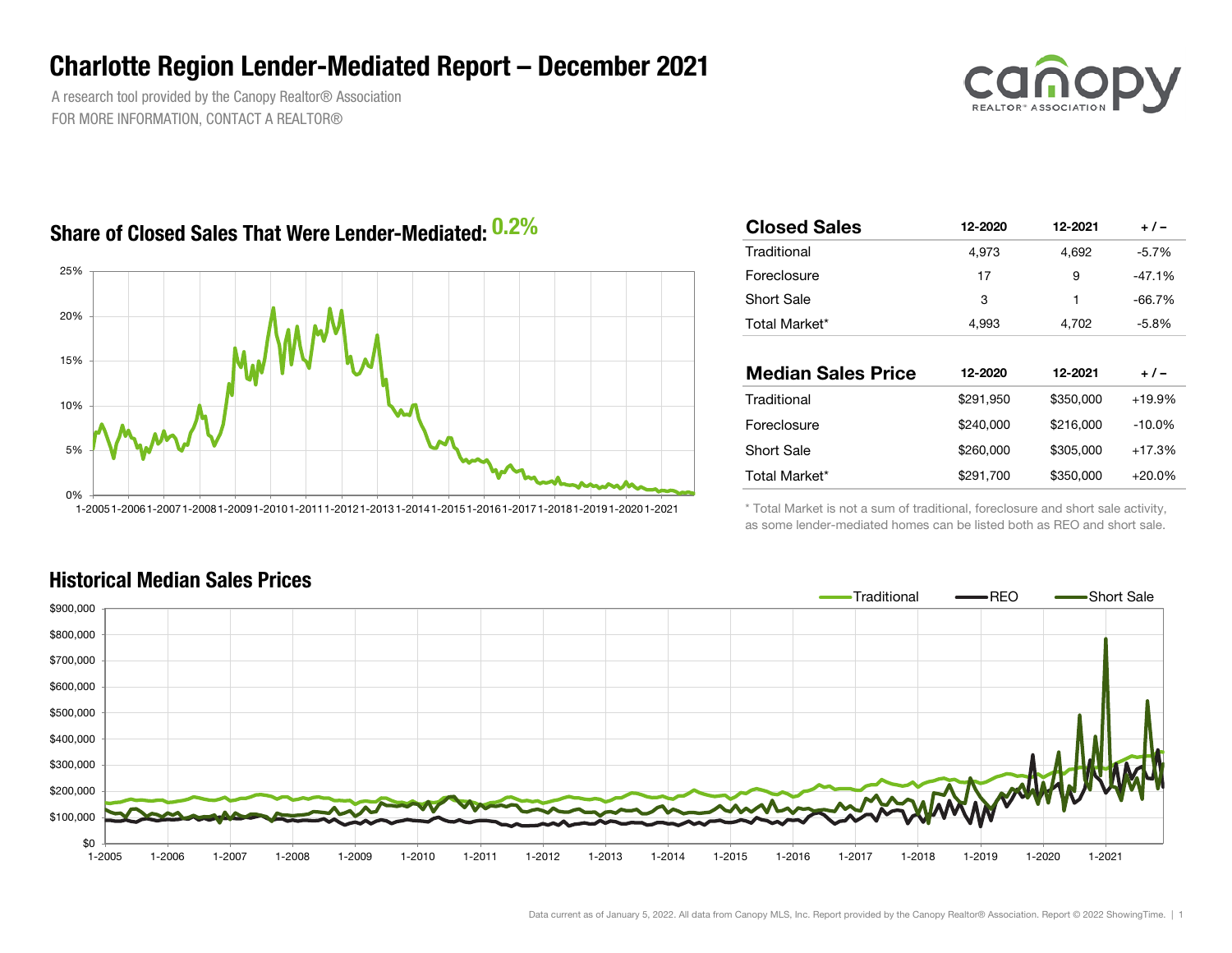## Charlotte Region Lender-Mediated Report – Activity by County

A research tool provided by the Canopy Realtor® Association FOR MORE INFORMATION, CONTACT A REALTOR®



|                         |       | Inventory<br><b>Current Month</b> |              | <b>Closed Sales</b><br>Last 12 Months |                            |              |                        |                             |                               | <b>Median Sales Price</b><br>For the 12 Months Ending |           | <b>Average Sales Price</b><br>For the 12 Months Ending |                        |           |                               |           |           |          |
|-------------------------|-------|-----------------------------------|--------------|---------------------------------------|----------------------------|--------------|------------------------|-----------------------------|-------------------------------|-------------------------------------------------------|-----------|--------------------------------------------------------|------------------------|-----------|-------------------------------|-----------|-----------|----------|
|                         |       |                                   |              |                                       |                            |              | 12-2020                | 12-2021<br>12-2020<br>$+/-$ |                               | 12-2021                                               | $+/-$     | 12-2020                                                | 12-2021                | $+/-$     | 12-2020                       | 12-2021   | $+/-$     |          |
| <b>December 2021</b>    | Total | Lender-<br>Mediated               | <b>Share</b> | <b>Total</b>                          | Lender-<br><b>Mediated</b> | <b>Share</b> | <b>Lender-Mediated</b> |                             | <b>Traditional Properties</b> |                                                       |           |                                                        | <b>Lender-Mediated</b> |           | <b>Traditional Properties</b> |           |           |          |
| <b>Charlotte Region</b> | 3,041 | 10                                | 0.3%         | 59,031                                | 221                        | 0.4%         | \$210,000              | \$250,000                   | $+19.0%$                      | \$281,000                                             | \$325.895 | $+16.0%$                                               | \$268,827              | \$319.599 | $+18.9%$                      | \$335.558 | \$387,100 | $+15.4%$ |
| <b>Charlotte MSA</b>    | 2,302 | 5                                 | 0.2%         | 49,553                                | 170                        | 0.3%         | \$226,000              | \$265,000                   | $+17.3%$                      | \$287.995                                             | \$335,000 | $+16.3%$                                               | \$287,433              | \$337.201 | $+17.3%$                      | \$341.424 | \$396.393 | $+16.1%$ |
| Alexander County, NC    | 27    | $\mathbf 0$                       | 0.0%         | 346                                   | $\overline{4}$             | 1.2%         | \$53,250               | \$163,700                   | $+207.4%$                     | \$200,000                                             | \$217,000 | $+8.5%$                                                | \$53,250               | \$160,600 | $+201.6%$                     | \$260.714 | \$264.146 | $+1.3%$  |
| Anson County, NC        | 26    | $\mathsf{O}$                      | 0.0%         | 171                                   | $\overline{1}$             | 0.6%         | \$109,950              | \$16,000                    | $-85.4%$                      | \$124.900                                             | \$135,000 | $+8.1%$                                                | \$116,725              | \$16,000  | $-86.3%$                      | \$144.961 | \$157.713 | $+8.8%$  |
| Cabarrus County, NC     | 162   | 2                                 | 1.2%         | 4,317                                 | 11                         | 0.3%         | \$221,500              | \$305,000                   | $+37.7%$                      | \$268,500                                             | \$319.850 | $+19.1%$                                               | \$221,277              | \$334.000 | $+50.9%$                      | \$288.226 | \$340.962 | $+18.3%$ |
| Chester County, SC      | 43    | $\mathbf 0$                       | 0.0%         | 258                                   | 5                          | 1.9%         | \$80,000               | \$70,000                    | $-12.5%$                      | \$168,000                                             | \$175,000 | $+4.2%$                                                | \$97,539               | \$112,910 | $+15.8%$                      | \$188,345 | \$214.246 | $+13.8%$ |
| Chesterfield County, SC | 39    | $\mathbf 0$                       | 0.0%         | 136                                   | $\overline{2}$             | 1.5%         | \$105,000              | \$126,950                   | $+20.9%$                      | \$146,750                                             | \$185,400 | $+26.3%$                                               | \$105,000              | \$126,950 | $+20.9%$                      | \$145,782 | \$206,734 | $+41.8%$ |
| Cleveland County, NC    | 134   | $\mathbf{1}$                      | 0.7%         | 1.151                                 | 5                          | 0.4%         | \$70,000               | \$82,000                    | $+17.1%$                      | \$168,000                                             | \$209.500 | $+24.7%$                                               | \$93,008               | \$95,400  | $+2.6%$                       | \$191.682 | \$231,671 | $+20.9%$ |
| Gaston County, NC       | 227   | $\mathbf 0$                       | 0.0%         | 4,468                                 | 13                         | 0.3%         | \$122,250              | \$180,000                   | $+47.2%$                      | \$217,990                                             | \$260,000 | $+19.3%$                                               | \$164,491              | \$236,000 | $+43.5%$                      | \$243,499 | \$285.637 | $+17.3%$ |
| Iredell County, NC      | 269   | 0                                 | 0.0%         | 4,188                                 | 15                         | 0.4%         | \$203,000              | \$286.250                   | $+41.0%$                      | \$295,000                                             | \$340,000 | $+15.3%$                                               | \$258,956              | \$381.393 | $+47.3%$                      | \$378,540 | \$419,476 | $+10.8%$ |
| Lincoln County, NC      | 133   | $\mathbf 0$                       | 0.0%         | 1,874                                 | $\overline{7}$             | 0.4%         | \$145,500              | \$125,000                   | $-14.1%$                      | \$310,000                                             | \$348,400 | $+12.4%$                                               | \$252,000              | \$178.143 | $-29.3%$                      | \$355,272 | \$390,235 | $+9.8%$  |
| Mecklenburg County, NC  | 989   | $\overline{2}$                    | 0.2%         | 23,159                                | 71                         | 0.3%         | \$277,500              | \$280,000                   | $+0.9%$                       | \$300,000                                             | \$355,000 | $+18.3%$                                               | \$352,286              | \$393,142 | $+11.6%$                      | \$375.173 | \$440.061 | $+17.3%$ |
| Montgomery County, NC   | 54    | $\mathbf{1}$                      | 1.9%         | 407                                   | 3                          | 0.7%         | \$642,500              | \$35,000                    | $-94.6%$                      | \$176,200                                             | \$162,000 | $-8.1%$                                                | \$646,340              | \$38,667  | $-94.0%$                      | \$263,281 | \$290,970 | $+10.5%$ |
| Rowan County, NC        | 128   | $\mathbf{1}$                      | 0.8%         | 2,266                                 | 8                          | 0.4%         | \$127.750              | \$163.450                   | $+27.9%$                      | \$190,000                                             | \$222,000 | $+16.8%$                                               | \$152,843              | \$193,310 | $+26.5%$                      | \$211.259 | \$246.555 | $+16.7%$ |
| Stanly County, NC       | 67    | $\mathbf 0$                       | 0.0%         | 963                                   | $\overline{7}$             | 0.7%         | \$97,045               | \$184.500                   | $+90.1%$                      | \$190,000                                             | \$225,750 | $+18.8%$                                               | \$133,456              | \$233,829 | $+75.2%$                      | \$217,020 | \$256,835 | $+18.3%$ |
| Union County, NC        | 193   | $\mathsf{O}$                      | 0.0%         | 4,993                                 | 20                         | 0.4%         | \$340,000              | \$363.750                   | $+7.0%$                       | \$334,900                                             | \$379,000 | $+13.2%$                                               | \$406,113              | \$402,572 | $-0.9%$                       | \$393,422 | \$456,466 | $+16.0%$ |
| Lancaster County, SC    | 99    | $\mathbf 0$                       | 0.0%         | 2,224                                 | 6                          | 0.3%         | \$163,000              | \$338,000                   | $+107.4%$                     | \$325,000                                             | \$365,000 | $+12.3%$                                               | \$184,376              | \$294,061 | $+59.5%$                      | \$328,737 | \$378,980 | $+15.3%$ |
| York County, SC         | 322   | $\Omega$                          | 0.0%         | 5,973                                 | 29                         | 0.5%         | \$282,450              | \$265,000                   | $-6.2%$                       | \$289,000                                             | \$326,900 | $+13.1%$                                               | \$320,441              | \$329,354 | $+2.8%$                       | \$322,925 | \$372,158 | $+15.2%$ |

Explanation of Methodology: A listed property is considered to be "lender-mediated" when any of the following is included within the Canopy MLS, Inc. listing: The "Special Conditions" field notes "In Foreclosure Process," "REO/Lender Owned," "Short Sale/Subject to Lender Approval," "HUD" or "VA;" or when any of the following or substantially similar terms are included in any of the remarks fields: bank owned, bankowned, foreclos, forclos, reo, hud acquire, hud-acquire, corporate owned, corporate-owned, corp owned, corp. owned, corp-owned or corp owner. In addition, a listed property is considered to be a "foreclosure" specifically when the "Special Conditions" field contains "REO" or "Lender Owned" or "HUD" or "VA;" and a listed property is considered to be a "short sale" specifically when the "Special Conditions" field contains "Short Sale" or "Subject to Lender Approval." This list may be adjusted at any time.

A listed property is considered to be "traditional" when the "Special Conditions" field is not marked or indicates "None" or if any of the following or substantially similar terms are included in any of the remarks fields: not a foreclosure, not a forclosure, no foreclosure, no forclosure, not foreclosure, not forclosure, not forclosure, not a short sale, not a short-sale, not a short-sale, not short sale, not shortsale, not shortsal shortsale, no short-sale, not a bank, not bank, no bank, tired of short sale, tired of short-sale, tired of foreclosure or tired of forclosure. This list may be adjusted at any time.

This report provides a representative look at lender-mediated sales activity in the Canopy MLS, Inc. market, and in comparison to traditional sales activity. The information above is based upon data reported by Canopy MLS, Inc. This representation is based in whole or in part on data supplied by the participants in Canopy MLS, Inc. Neither the participants, nor their respective boards of Realtors® or Canopy MLS, Inc. guarantees or are in any way responsible for its accuracy. Any market data maintained by Canopy MLS, Inc. does not include information on listings not published at the request of the seller, listings of brokers who are not members of Canopy MLS, Inc., unlisted properties, etc. Data must be verified by the user.